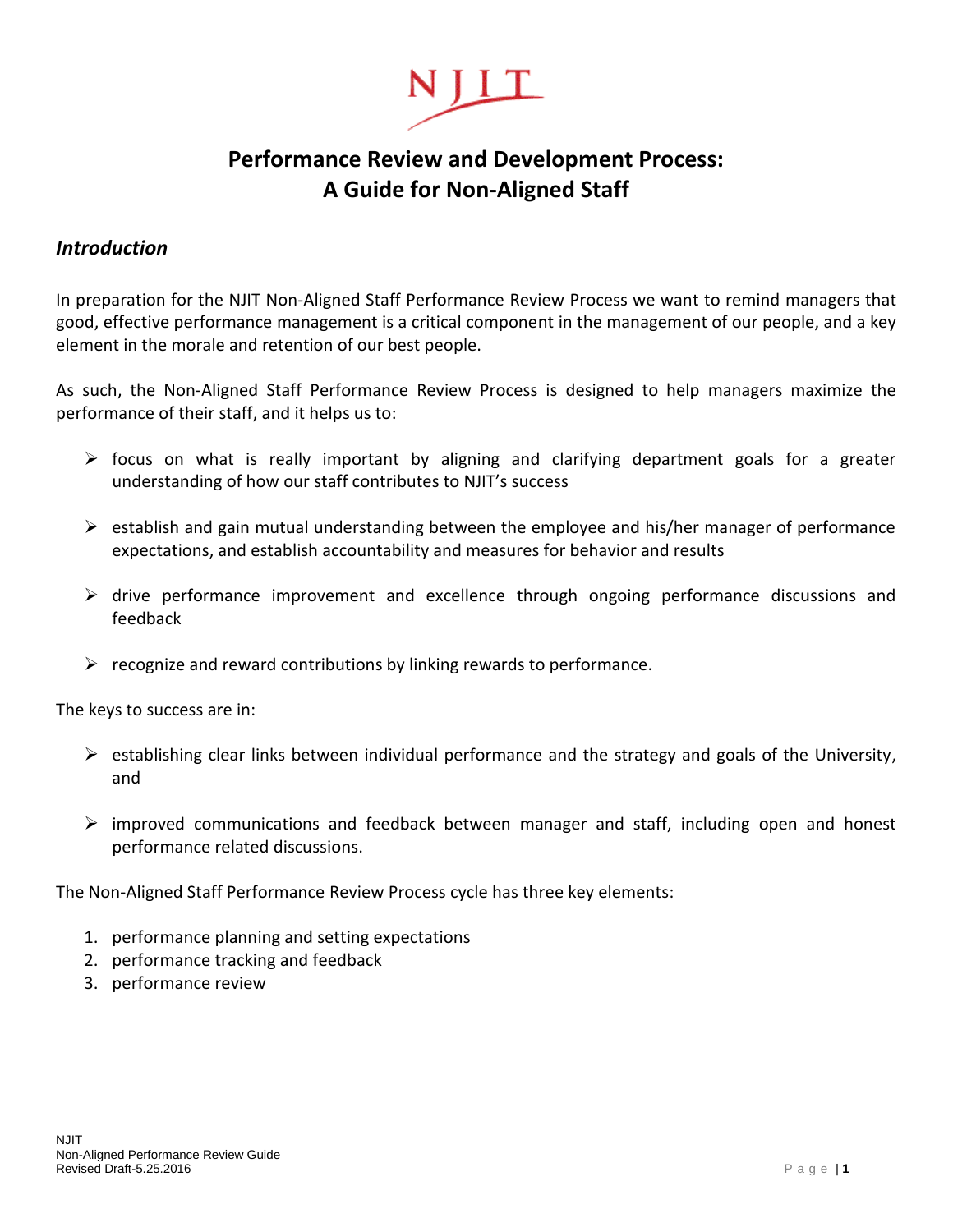

We all contribute to the success of NJIT University. While our contributions vary in degree and type, it all begins with a clear understanding of our roles and the areas where we can make a difference in the University.

Establishing specific and clear performance expectations allows us to focus on those activities that can be accomplished within a given fiscal year. Attaining excellent overall results for NJIT requires each staff member to contribute to its success, and this requires the achievement of excellent results by each employee. Defining, planning, communicating, and reviewing these results are keys to this goal.

# *Performance Planning and Setting Expectations*

Performance planning begins when the manager and employee define their thoughts and ideas as to areas of contribution and performance expectations for the coming year. The organization's strategic plan should be discussed, as well as the priorities of the department, in order to obtain a sense of direction and priorities.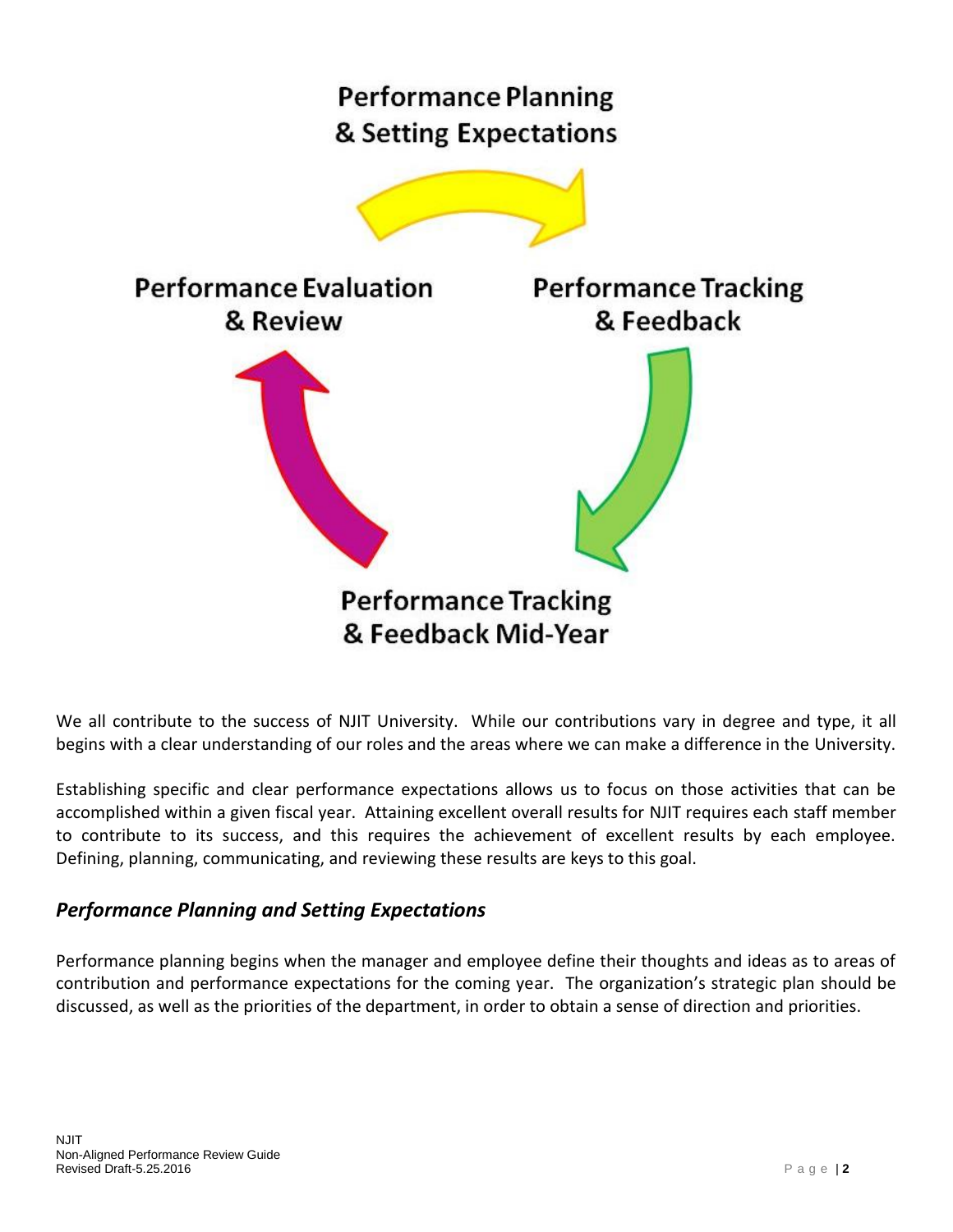

Areas for contribution and more specific performance expectations are developed in collaboration between the employee and his/her manager. While the process is intended to be collaborative, there may be some expectations that are givens and are non-negotiable. The performance expectations, the what (goals) and how (behavior), need to be written, and clear to both parties.

These performance expectations need to be viewed as a working document. As such, they should be reviewed as the demands and priorities change during the course of the year.

When clear expectations for performance are established and agreed to, the Non-Aligned Staff Performance Review Process is readily and successfully accomplished.

The performance expectations describe the key results the employee is expected to accomplish during the year. Most employees will have, typically, between five to seven performance expectations, with several of these focusing on the highest priority activities with the greatest potential for contribution to the department's and NJIT's success.

We encourage all performance expectations be specific and measurable, and should be:

- **Specific**
- **Measurable**
- **Achievable**
- **Realistic**
- **Time-bound**

Well written performance expectations describe key results and are an important tool in managing performance. By stating what will be done, how and when it will be achieved, and with what outcomes, a clear picture of success emerges.

# *The "How" (NJIT Competencies)*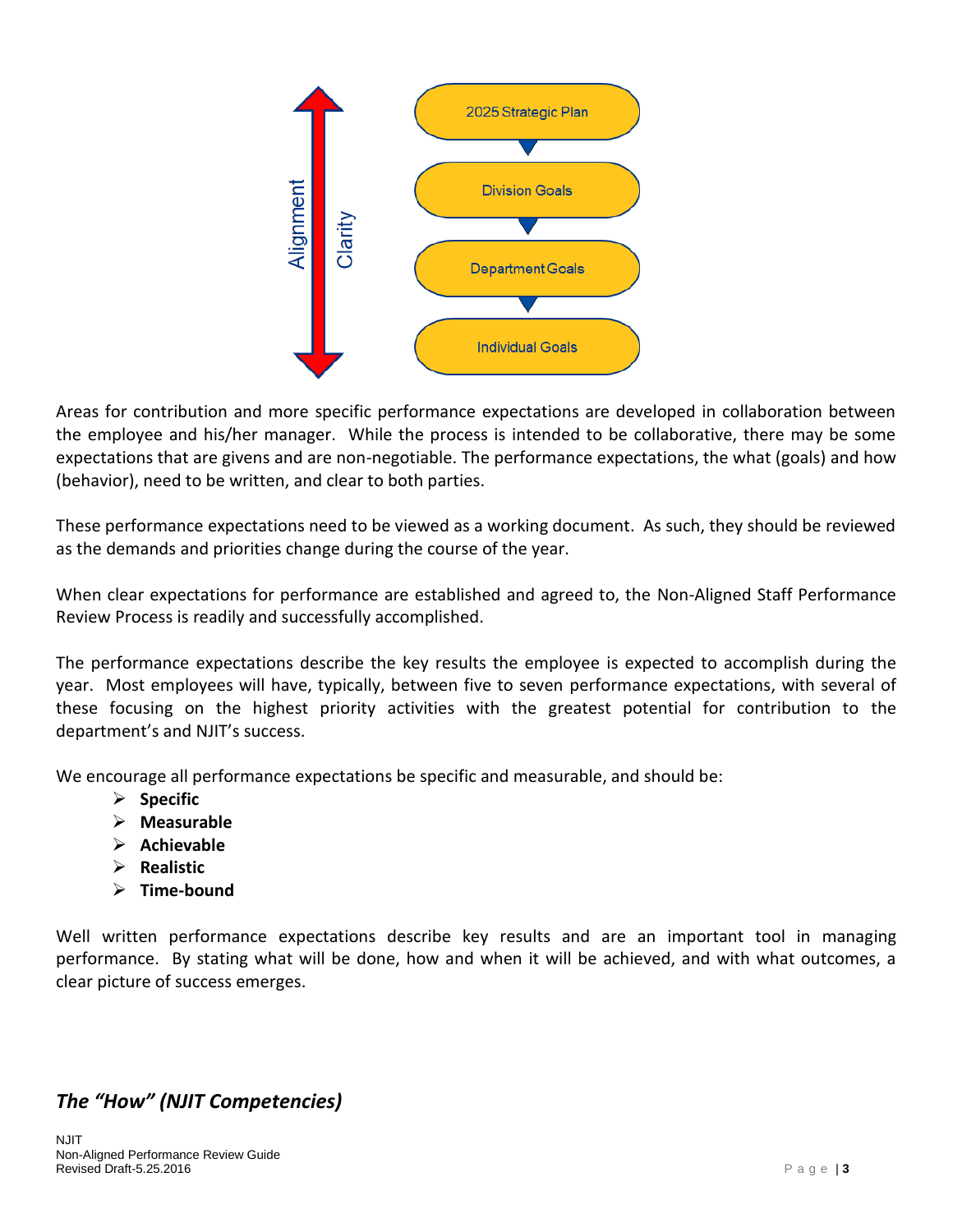It has become increasingly important to consider and evaluate how work is accomplished. It is very possible that behavior can significantly enhance or diminish the overall value of an employee's contribution. By gaining clarity and understanding of how employees go about achieving goals, expectations for total success can be established.

A dictionary of key [NJIT competencies](http://hr.njit.edu/wp-content/uploads/2017/09/PERFORMANCE-EVALUATION-COMPETENCIES-DICTIONARY.pdf) has been developed to provide guidance in this area.

An employee may be able to successfully meet all their performance expectations and yet have a negative impact on the organization and/or on the performance of other employees. To minimize this negative type of behavior and foster teamwork and collaboration, these expectations should be clearly identified, discussed, and agreed to between the employee and manager. It is not useful to merely identify the "how", such a "communications". The "how" needs to be specific, actionable and tailored to the employee.

In summary, performance expectations should:

- $\triangleright$  contribute to results
- $\triangleright$  support division and department goals
- $\triangleright$  relate to the employee's job
- $\triangleright$  vield measurable or observable results
- $\triangleright$  have specific timetables
- $\triangleright$  be challenging, and
- $\triangleright$  provide a clear basis for reviewing performance.

## *Performance Tracking and Feedback*

Managers need to provide regular performance feedback and coaching to their employees in order to maximize each person's performance. The manager and employee are jointly responsible for monitoring progress against expectations; both should know when performance is not on track and when assistance may be needed.

Performance tracking requires ongoing communication about performance. This can take two forms:

- $\triangleright$  informal progress checks, at regular intervals (e.g., bi-weekly one-on-ones), permitting feedback and coaching where appropriate, and
- $\triangleright$  more formal interim performance reviews, like a mid-year review.

The informal quarterly reviews and a more formalized mid-year review are recommended to help ensure that performance is progressing as planned, and to address any problems that may arise so that they may be resolved as quickly as possible. A specific set of measures, e.g., deliverable due dates, provides an opportunity to review progress and revise goals given changes in priorities. Addressing specific measures is also a logical way to open any discussion of performance.

Interim reviews or discussions should be documented, especially when a performance issue is identified and discussed.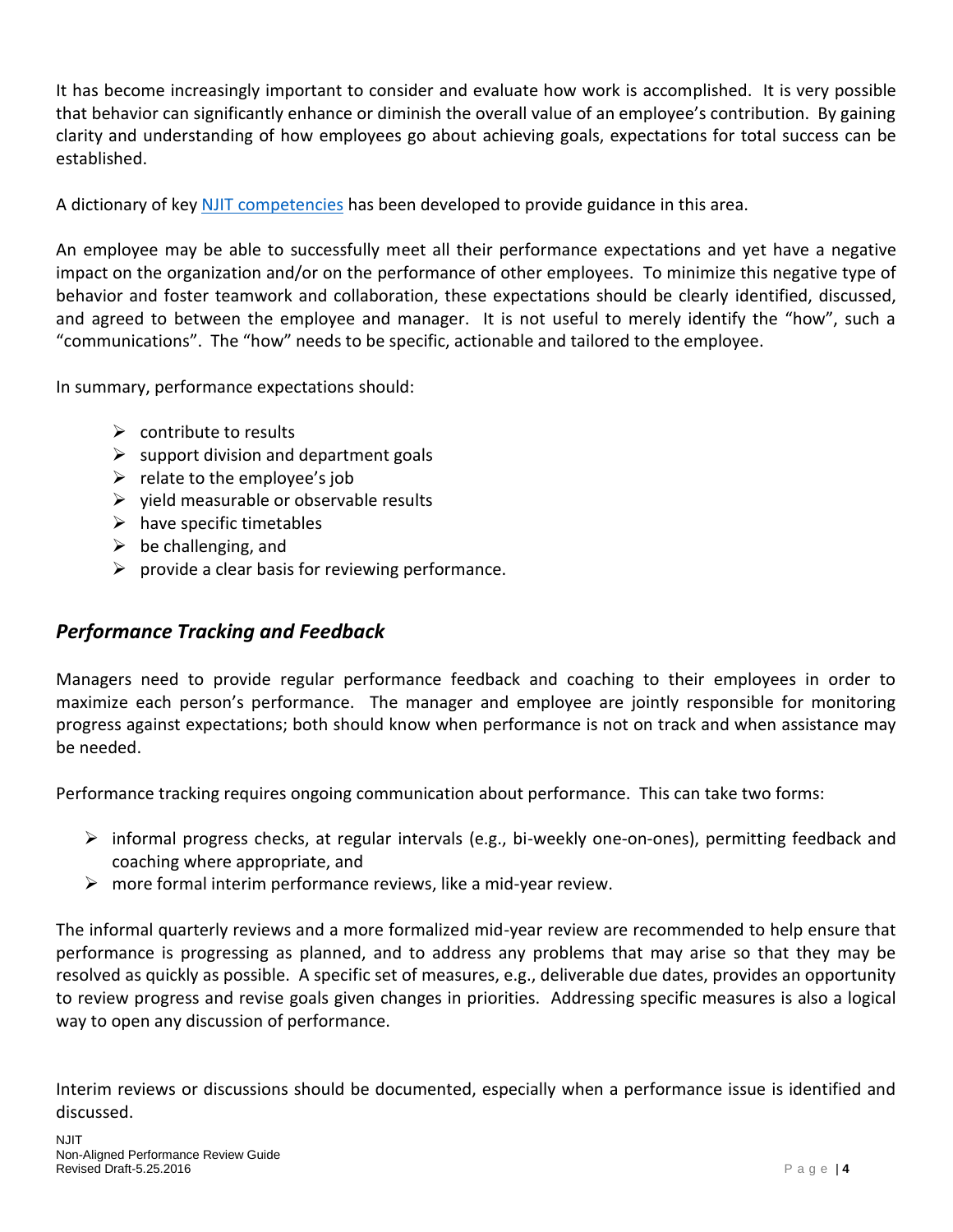Remember, good planning requires frequent checks against reality.

## **Agenda for One-on-One or Interim Performance Review Meeting**

- 1. Progress to date against the goals
- 2. Obstacles to progress, both current and future
- 3. Other factors affecting the accomplishment of expectations
- 4. Suggestions for moving forward

Coaching is a critical aspect of day-to-day performance tracking and feedback. For managers, coaching means offering advice, asking questions, making suggestions, and modeling appropriate behavior. The key to effective coaching is the willingness to stand aside and let the employee solve the problem. It requires patience and tolerance. When coaching, the following tips are useful:

- **Make the coaching relevant and timely**: a coaching session should relate to current or upcoming work.
- **Keep coaching sessions brief:** short, frequent sessions are more effective than lengthy, infrequent ones.
- **Focus the coaching:** sessions should focus on one or two points, emphasizing action over theory.
- **Coach with models and examples:** show or model how the activity is to be done.
- $\triangleright$  Coach for development: the goal is to have the employee learn and grow.

## *Performance Review*

This step, the year-end review, compares results against the performance expectations and provides the framework for the employee and manager to review and discuss accomplishments and contributions over the past year. The performance review will be ineffective if it is seen only as a 'piece of paper'. To have maximum impact the review must be clearly communicated and understood, and be seen as fair and accurate. **This is one of the most important functions of a manager's job and requires giving employees objective feedback on their performance and how they contributed to NJIT's success.**

#### **Overview of Manager's Role**

In the Review Phase, the manager:

- Documents performance results
- Reviews the employee's contribution
- Provides feedback on the employee's performance

Managers are responsible for completing a written performance review for each of their direct reports.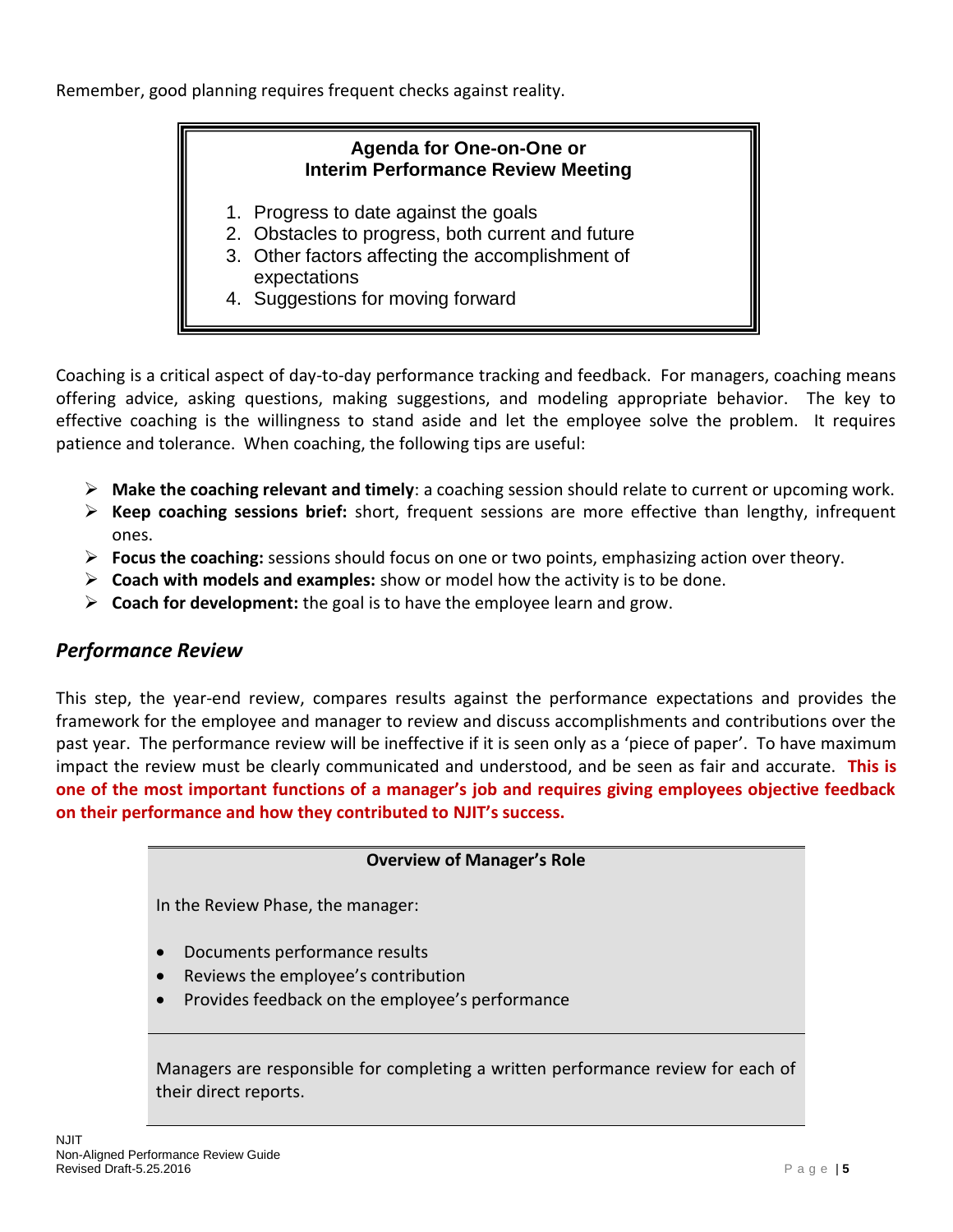It is the manager's responsibility to ensure that the

- Performance expectations
- Accomplishments
- Review

are documented on the Non-Aligned Staff Performance Review Process form and accurately reflect the supervisor's assessment of the employee's performance and results.

The review includes the employee's perspective, as well as the manager's assessment of the employee's performance. *There should be no surprises if the manager and employee have done an effective job of monitoring and discussing performance throughout the year.* 

The "Accomplishments" section should be used to provide information to the employee regarding his/her work results. Managers should include specific examples of performance whenever possible.

### *How to Write Accomplishments:*

Accomplishments should:

- $\triangleright$  reflect <u>outcomes</u> (not activities)
- $\triangleright$  be listed for each performance expectation
- $\triangleright$  include quantitative data wherever possible
- $\triangleright$  include statements of impact, i.e. value/impact to the organization
- $\triangleright$  note significant obstacles that were overcome.

#### *Competencies* results should:

 $\triangleright$  describe how well or to what extent specific competency behaviors were exhibited in the accomplishment of the performance expectations.

#### **Example:**

| <b>Performance Expectation</b>  | Accomplishment                                                       |
|---------------------------------|----------------------------------------------------------------------|
| By year end, reduce costs by 5% | Costs were reduced 7% by focusing on fiscally responsible            |
| over prior year levels.         | decisions resulting in limiting travel and meeting related expenses. |

| Competency      | <b>Results</b>                                                                                                    |
|-----------------|-------------------------------------------------------------------------------------------------------------------|
| Team Leadership | Assigned role as interim department director during the last<br>quarter of the year, while director was on leave. |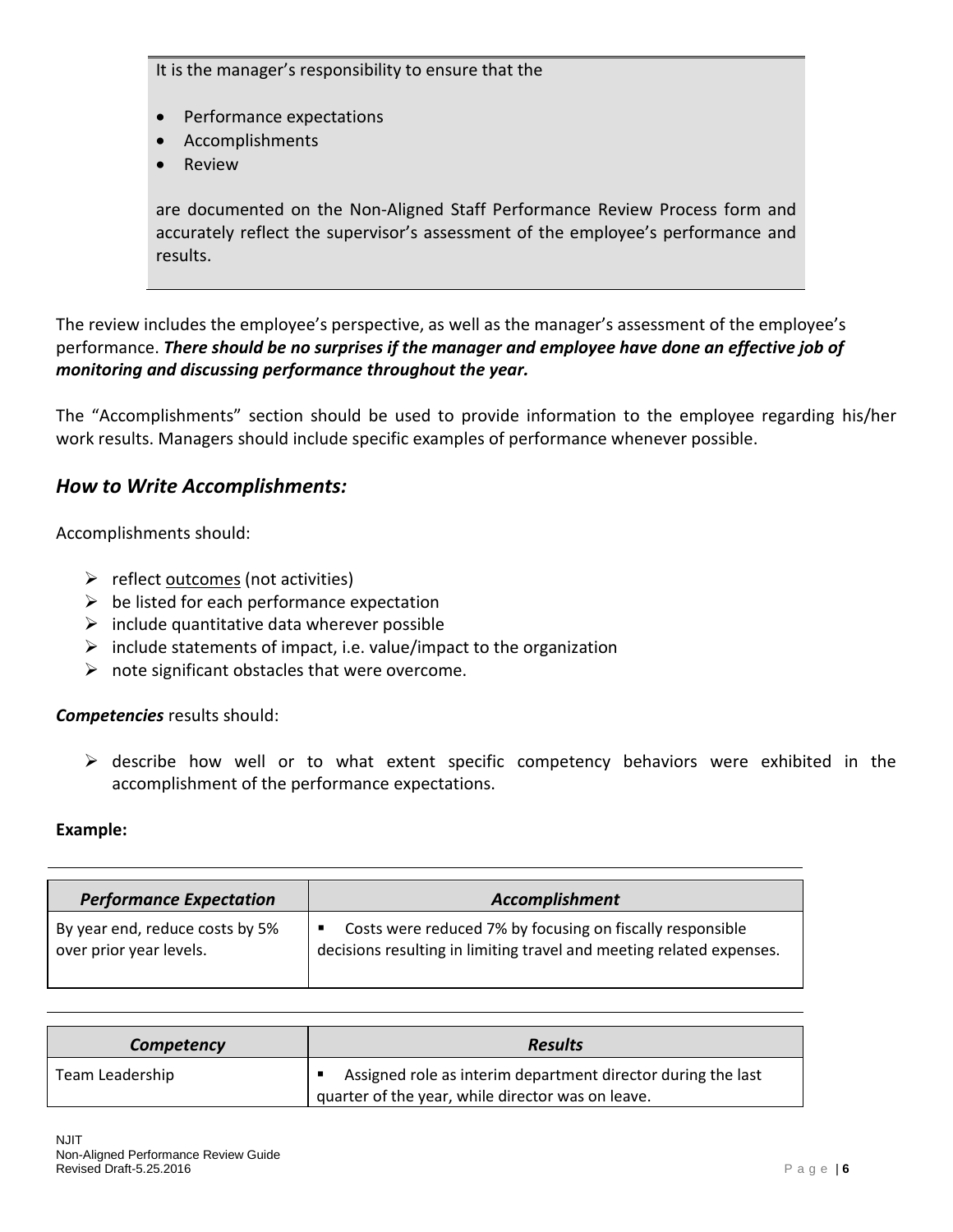| Received positive feedback from department staff team<br>members, who responded well and met all their fourth quarter |
|-----------------------------------------------------------------------------------------------------------------------|
| goals.                                                                                                                |

The "Rating" section is completed by the manager based on the employee's contribution relative to his/her expectations.

Ratings should be consistent with the performance information described in the accomplishments section.

## *Individual Development Planning (IDP)*

As part of the Non-Aligned Staff Performance Review Process, an assessment of the employee's strengths or what they do well, as well as areas that need to be strengthened or developed, is also completed by the individual and their manager. The focus here is on the behavior, competencies, and/or knowledge required for success.

Discussion of performance strengths should:

- $\triangleright$  describe positive attributes the employee brings to the job
- $\triangleright$  explain what is most appreciated about the employee's performance and/or contributions to NJIT
- $\triangleright$  include specific examples.

Discussion of development areas should:

- $\triangleright$  focus on what can be done to increase effectiveness
- $\triangleright$  highlight areas for the employee's professional growth and development.

There are a myriad of strategies one can apply to complete an IDP. Here are just a few suggestions:

- $\triangleright$  On the job
- $\triangleright$  Coaching
- $\triangleright$  Special assignments
- $\triangleright$  Presentations to group
- $\triangleright$  Cross-training in department
- $\triangleright$  Temporary assignment in another department
- $\triangleright$  Observation of "role model"
- $\triangleright$  Courses, seminars, workshops
- $\triangleright$  Professional group membership
- $\triangleright$  Independent study/reading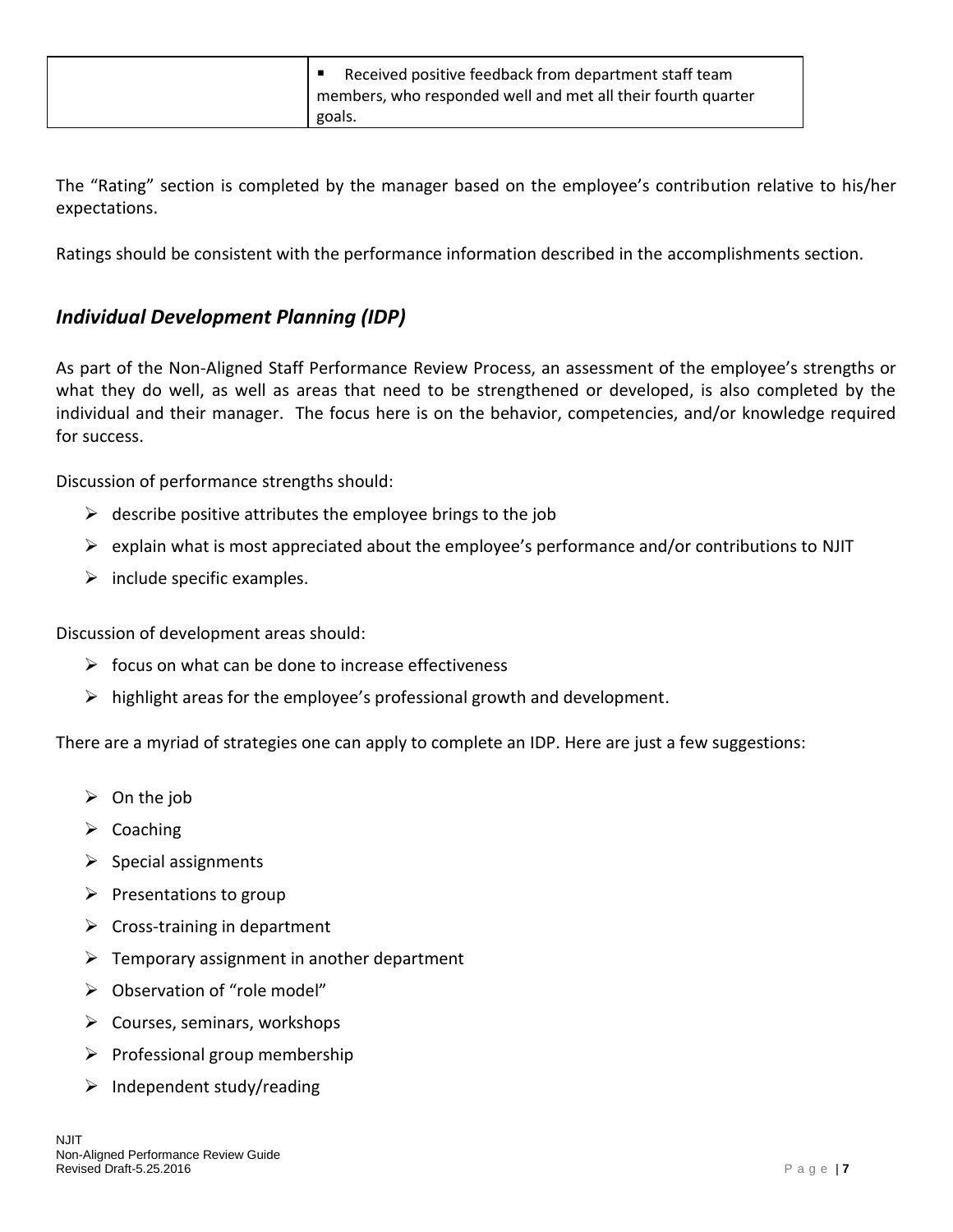## *Overall Performance Rating*

The year-end performance review includes an opportunity for managers to provide an overall performance rating describing to what extent the employee's performance expectations, in total, were achieved.

The performance ratings are:

- $\triangleright$  Performance which exceeds job requirements (ER)
- $\triangleright$  Performance which meets job requirements (MR)
- $\triangleright$  Performance which does not meet overall job requirements (DR)

#### *Performance Rating Definitions*

- **(**EE) Exceeded Expectations: Employee exceeded all or most performance expectations and his/her goals. Employee successfully incorporated all core or management competencies in his/her job performance, often performing significantly beyond expectations. Employee contributed significantly to the broader goals of their department/function and/or NJIT.
- $\triangleright$  (ME) Met Expectations: Employee consistently and fully met performance expectations and achieved his/her goals. Employee successfully incorporated all core or management competencies into his/her job performance. Employee contributed to the broader goals of their department/function and/or NJIT University.
- $\triangleright$  (DE) Did Not Meet Expectations: Employee did not achieve any or most of his/her performance goals, performance expectations, and/or did not incorporated core or management competencies into his/her job performance

To ensure performance reviews reflect a realistic assessment of the employee's performance and contribution, managers need to:

- $\triangleright$  rate results, not the person
- $\triangleright$  rate the current performance year only
- $\triangleright$  evaluate performance, not potential
- $\triangleright$  rate the employee's work as a whole
- $\triangleright$  beware of managerial guilt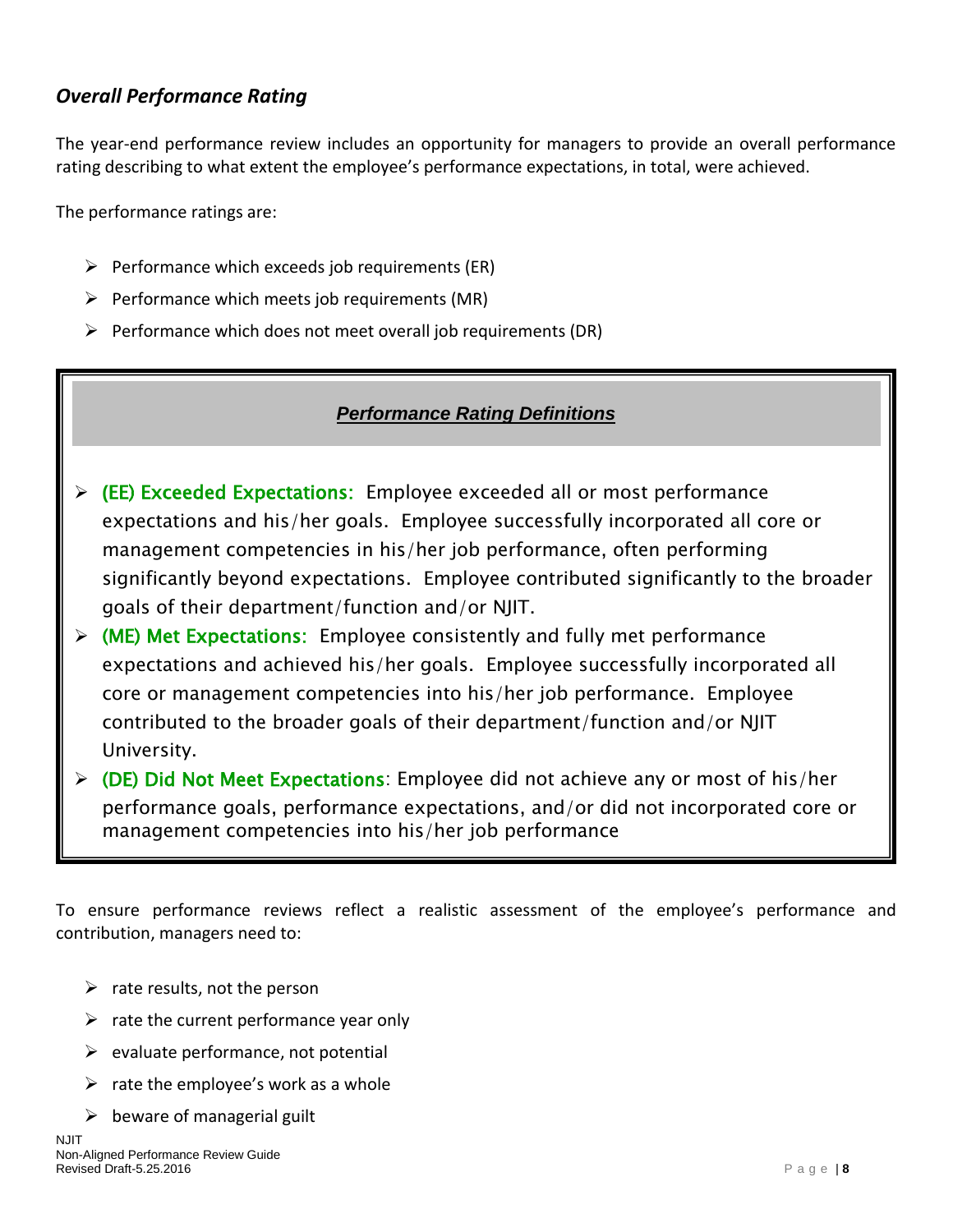- $\triangleright$  rate performance, not salary level or compensation
- $\triangleright$  make thoughtful decisions

The advantages to this approach are:

- $\triangleright$  helps the employee understand the facts and reasoning underlying the manager's review and allows the employee to indicate differences in opinion
- $\triangleright$  establishes a basis for equitable decisions about rewards linked to performance and contribution
- $\triangleright$  provides a thorough documentation for important resourcing-related decisions and actions
- $\triangleright$  permits realistic planning for the employee's growth and development.

## *Completing the Process*

Managers are required to meet, one-on-one, with each employee to review the end-of-year performance review. During this meeting, it is expected that the discussion will focus on what the employee did well, what aspects of performance can be improved, and what the employee can do to increase his/her effectiveness during the coming performance year.

The purpose of this discussion is not to debate the performance ratings, but to focus on actual performance and what can be done to increase effectiveness on the job.

At this all important performance feedback meeting, you, as the manager:

- $\triangleright$  Creates an environment of open dialogue
- $\triangleright$  Reviews each goal and competency and the Review of each, describing any areas where you did not agree with the employee's assessment
- $\triangleright$  Highlights the skills, knowledge, and behavior that impacted performance
- $\triangleright$  Communicates the overall rating
- $\triangleright$  Creates a non-threatening environment
- $\triangleright$  Describe the meeting's purpose and agenda
- $\triangleright$  Balances positive and negatives
- $\triangleright$  Focuses on results
- $\triangleright$  Preserves the employee's self-esteem
- $\triangleright$  Shows interest and attention
- $\triangleright$  Identifies next steps
- $\triangleright$  Ensures commitment
- $\triangleright$  Summarizes key points of the session